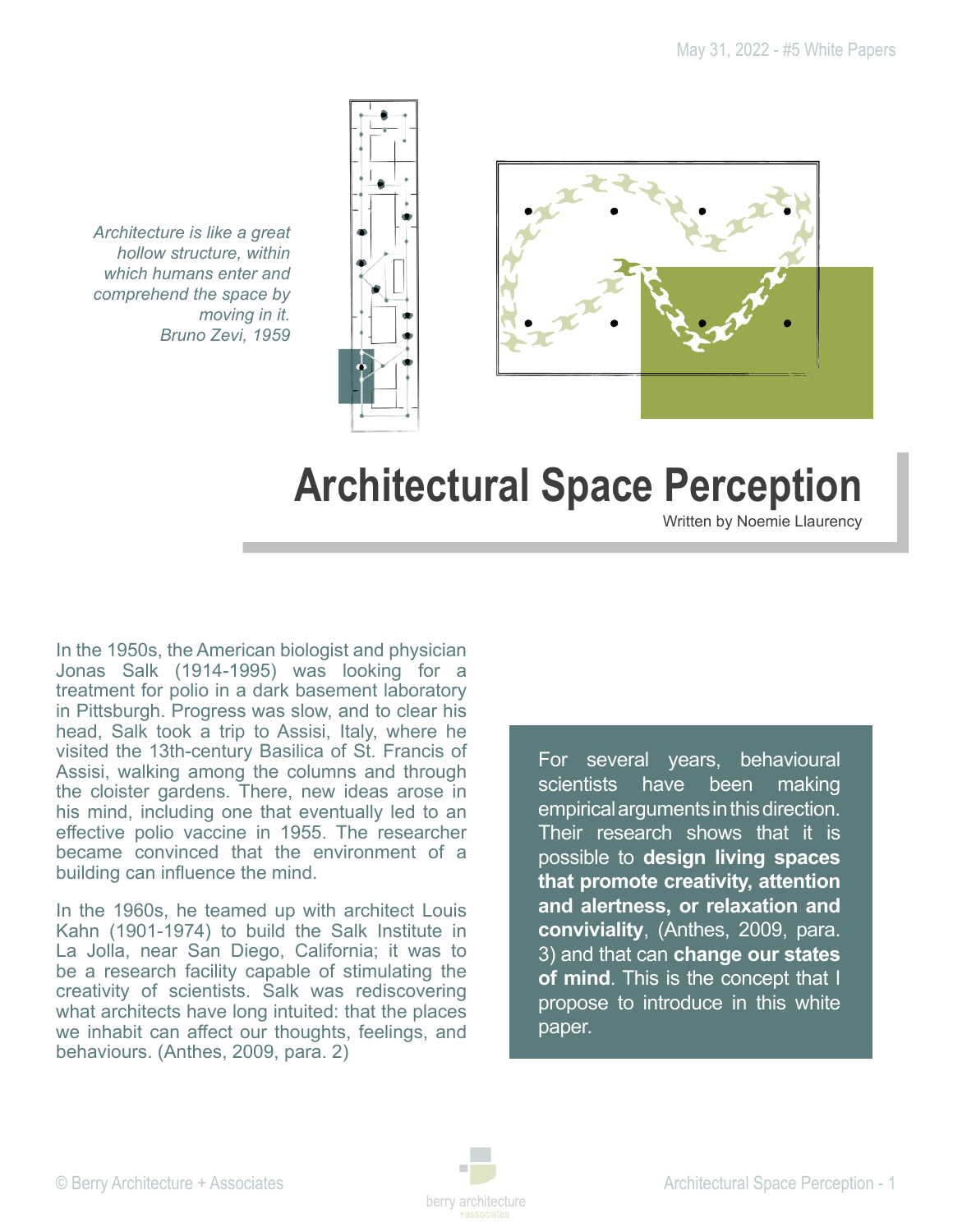## **Perception**

Architecture is the art of designing--of shaping spaces. The first sense of the architect is sight, followed by touch. Human beings have the ability to perceive the world through their five senses. We are all unique and different, and we all have our own perceptions of the environment, of external objects, of reality. We each have a representation--a perception. This perception depends on our five senses, but not on the senses alone. It also depends on our psychology and our psyche. Humans interact permanently according to their capacities of perception, as well as physical and psychological capacities. For example, harmonious places help us to blossom and to feel safe, whereas unhealthy or dark places lead to fear and aggressiveness. We have all had the experience of a public place that is well-lit at night and close to other buildings being more frequented and feeling safer than a more isolated and unlit place, which gives a feeling of fear because of a sense of insecurity and vulnerability. In the same way, a dark parking lot will not inspire confidence and will be less used than a very bright parking lot, despite the late hour of the night.

Thus, through the different spaces that architects can create, they can enhance the growth of human beings and their well-being by influencing their perceptions.

We perceive space mainly through what we see, and we are able to classify the spaces we apprehend by these similarities: shapes, colours, dimensions, proximity, orientation, and inclusion within another space. The space is thus created by the organization of matter.

In the end, composition is the art of conceiving by shaping the spaces.

Nebout E.



# **Boundaries**

We also differentiate spaces by drawing boundaries. The separations can be created thanks to different means: a section in the plan, a relief, an elevation, walls, posts, fences, and so on. All of these means can generate a new space and enable us to associate form, strength, and meaning.

The sketches above illustrate four types of separation. A simple boundary is drawn, a ditch is dug, a fence is erected, and simple trees are positioned to create a virtual boundary. These different organizations of matter all create a limit, but they don't create the same level of perception for the human being. They each have a different strength.

The first separation, practically invisible, makes us wonder if a real separation exists; the second gives us a feeling of physical separation, but leaves us with a visual connection. The third makes us feel enclosed and concretely separated from anything beyond the fence; while the last one, although it delimits a space and thus separates two spaces, leaves us with a feeling of freedom of movement.

#### **All these separations have a different form, therefore, a different strength and a different meaning.**